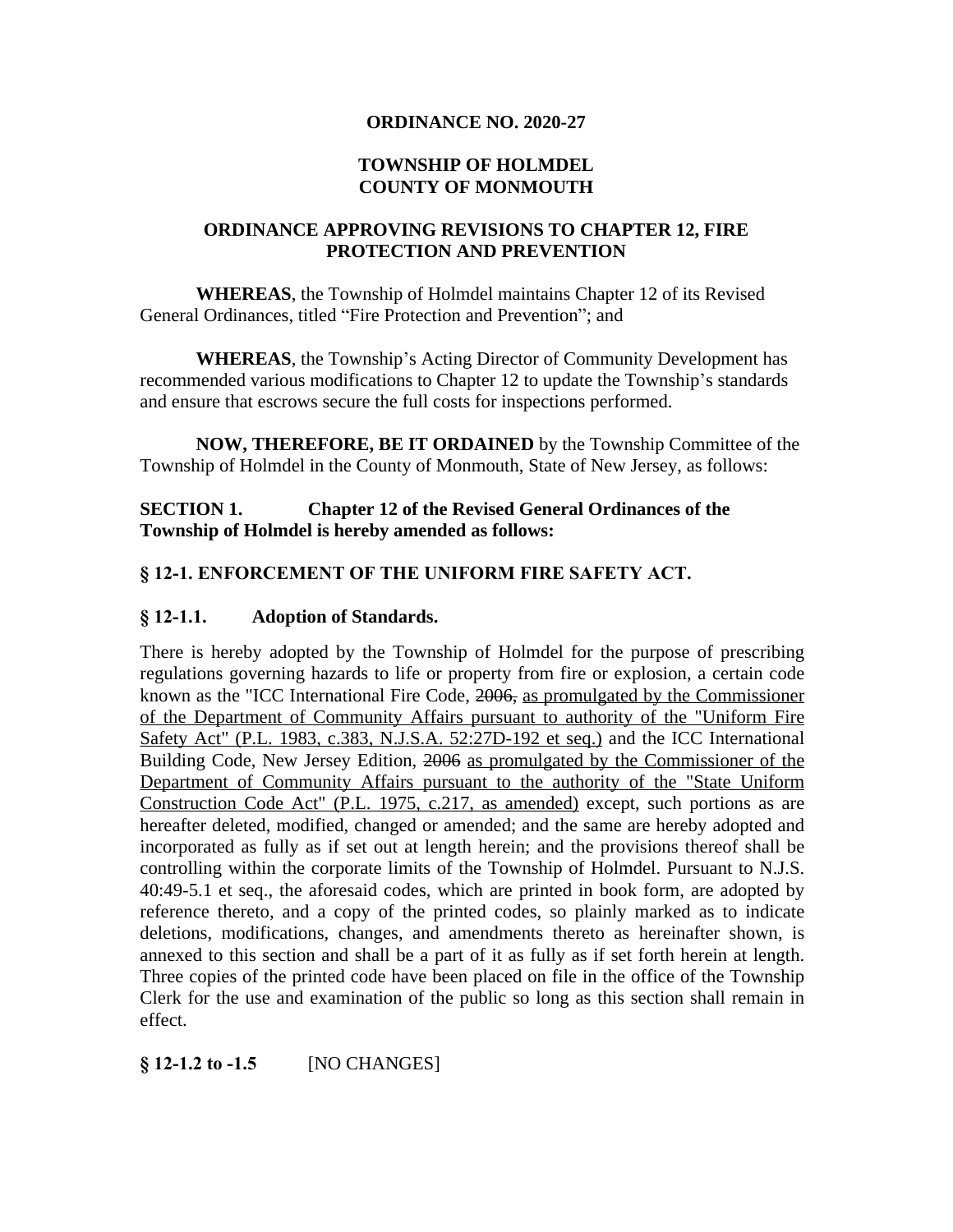#### **§ 12-1.6. Permit Fees.**

- a. For the issuance of the permits described in N.J.A.C. 5:70-2.7, the following fees shall be collected:
	- 1. Type 1: \$4 \$54.
	- 2. Type 2: \$150. 214.
	- 3. Type 3: \$300 427.
	- 4. Type 4: \$450 641.
- b. Commercial storage facilities available to the general public on a "per unit" basis: \$10 per unit.

(This fee is in addition to the "square footage" fee required by subsection 12-1.7)

- c. For the issuance of a Certificate of Smoke Detector and Carbon Monoxide Alarm Compliance (CSDCMAC) per N.J.A.C. 5:70-2.3 the fee shall be based upon the amount of time remaining before the change of occupant is expected, as follows:
	- 1. Requests for a CSDCMAC received more than four business days prior to the change of occupant:  $$45[0]$ .
	- 2. Requests for a CSDCMAC received four business days or less prior to the change of occupant:  $\frac{8}{9}$ .
	- 3. Requests for a CSDCMAC received fewer than four business days prior to the change of occupant: \$161.
- d. For the registration and inspection of Emergency Electrical Generating System per subsection 12-1.9b: \$50.

## **§ 12-1.7. Additional Required Inspection and Fees.**

In addition to the inspections and fees required pursuant to the Act and regulations of the Department of Community Affairs, the following annual inspections and fees shall be required:

a. All businesses, whether within a structure or on open land, including service businesses and apartment house multiple dwellings, shall be inspected yearly annually. with a fee schedule of: The annual inspection fee shall be as follows, with measurements based on the floor area, gross:

1. \$50 for the first 1,000 square feet of area.

2. \$11 for each additional 1,000 square feet of area.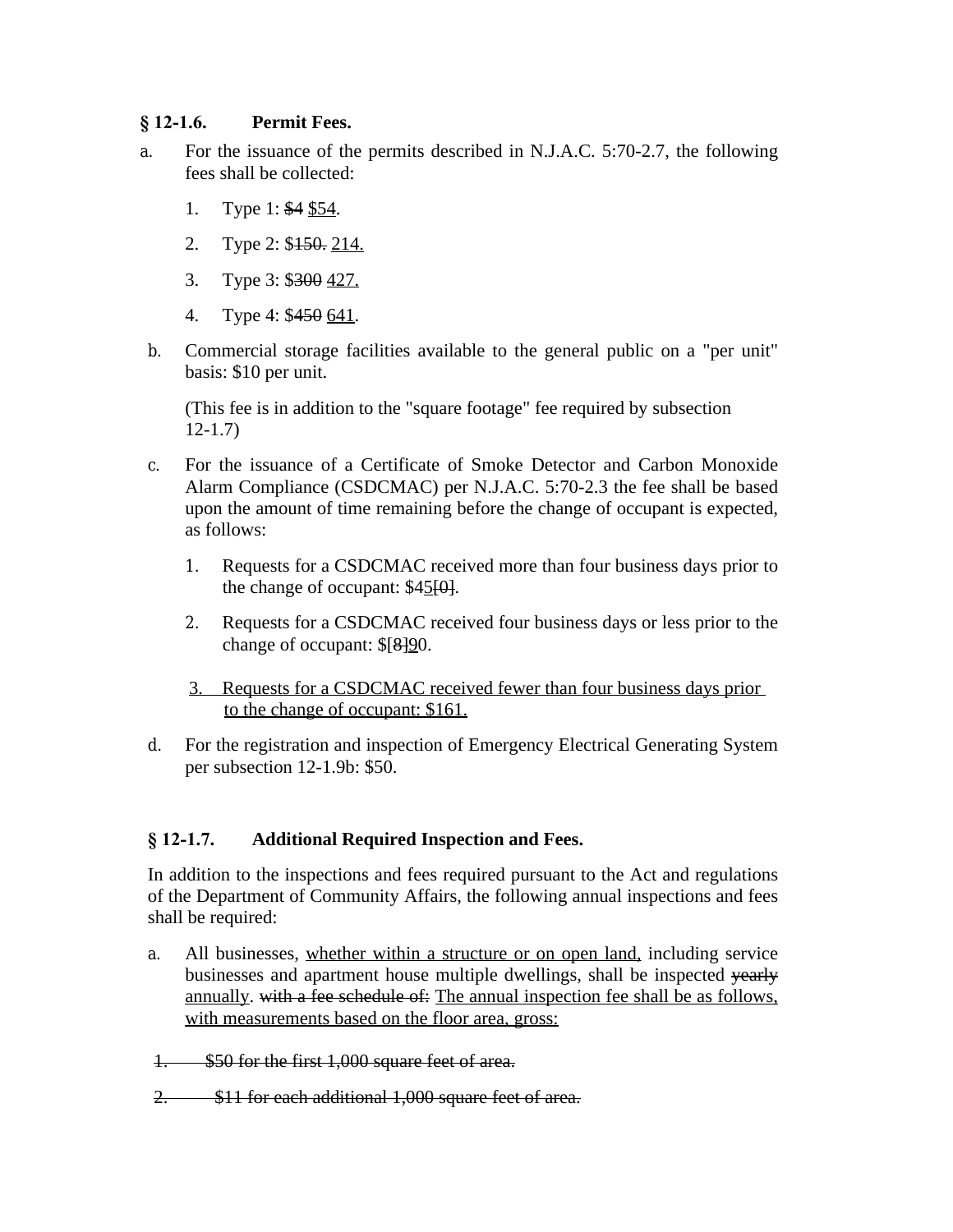gross the exterior of the building and shall include the total of all occupiable areas on all floors

Factories, assembly plants, wood working shops and other operations employing the use of machinery or processes and not registered as a ----- life hazard use shall pay a minimum fee of \$85. Any second or additional buildings on the same property shall be a separate fee.

| Under 500 square feet          | \$60.00                                      |  |
|--------------------------------|----------------------------------------------|--|
| $501$ to 1,000 square feet     | \$80.00                                      |  |
| $1,001$ to 2,499 square feet   | \$90.00                                      |  |
| $2,500$ to 3,499 square feet   | \$155.00                                     |  |
| 3,500 to 4,999 square feet     | \$160.00                                     |  |
| 5,000 to 6,499 square feet     | \$175.00                                     |  |
| 6,500 to 7,499 square feet     | \$185.00                                     |  |
| 7,500 to 8,499 square feet     | \$210.00                                     |  |
| 8,500 to 9,999 square feet     | \$225.00                                     |  |
| $10,000$ and above             | $$275.00 + $30.00$ for each additional 1,000 |  |
| square feet, floor area, gross |                                              |  |

- b. Commercial Photovoltaic sites: \$200.00
- c. An owner of a commercial multiple-occupancy building or complex, which requires a common area inspection or site inspection of common parking, fire suppression or fire detection systems, shall be registered as a landlord and shall pay an annual fee of \$200.00 for the largest building and \$75 for each additional building on the premises.
- d. All fees shall be paid within thirty (30) days of the billing date.

## **§ 12-1.8 to -1.10** [NO CHANGES]

## **§ 12-1.11. Violation and Penalties.**

- a. Any person or persons, firm, partnership or corporation violating any of the provisions of this section other than for violation of fire zone regulations as hereinafter set forth, shall be liable to the penalties and other relief set forth in N.J.A.C. 5:70-2.12 of the New Jersey State Uniform Fire Code and Section 1-5 of the Township of Holmdel Code.
- b. Failure to pay the required annual non-life-hazard use registration fee(s) within the time frame indicated on a Notice of Violation will result in a penalty in the amount equal to double the fee(s) but not less than \$100.00. These penalties shall be in addition to any non-life-hazard use fee(s) due. Penalties must be paid within thirty (30) days after issuance of a Notice of Violation. If the total fee(s) and penalties are not paid within the thirty (30)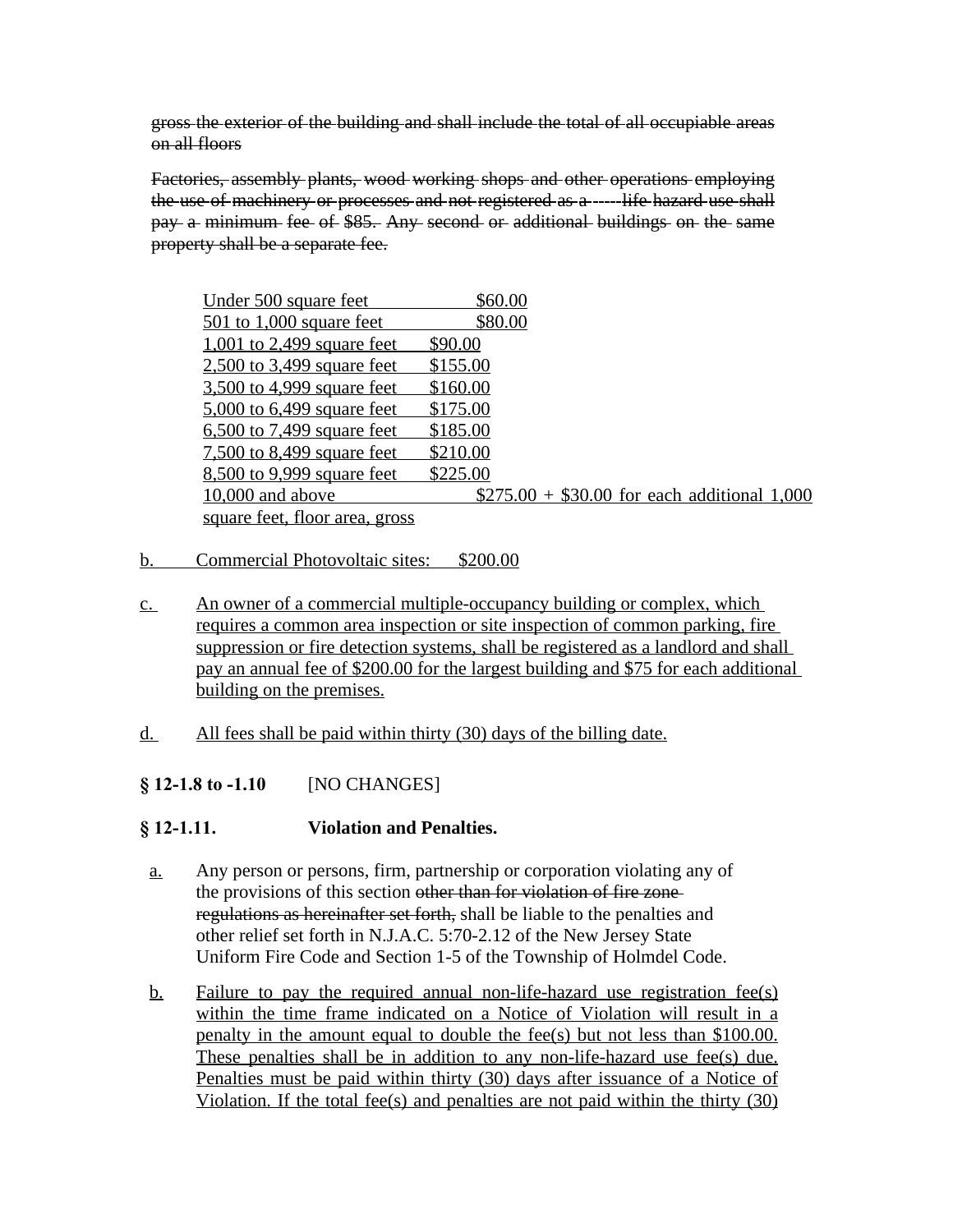days, the matter will be referred to the Township Attorney for summary collection under the New Jersey Penalty Enforcement Law, N.J.S.A. 2A:58-1 et seq.

c. False and nuisance alarms, as defined in §4-1.3, from any building, structure or premises more than three times in any consecutive three-month period shall subject the owner or owners of said building, structure or premises to a fine of not less than \$200 from the Bureau of Fire Prevention for each false alarm in excess thereof.

## **§ 12-2. FIRE ZONES.**

## **a.** – **f.** [NO CHANGES]

**g.** Prohibited Acts. No person shall at any time park a motor vehicle in, or otherwise obstruct in any way, any fire zone or fire lane established in accordance with the terms of this section. The Bureau or the Fire Official is empowered to ticket and remove any motor vehicle in or near such fire zones and fire lanes as may be necessary to ensure that such zones and lanes are free from obstruction and accessible to emergency vehicles.

## **h. – i.** [NO CHANGES]

## **§ 12-3 to 12-10** [NO CHANGES]

## **§ 12-11. PROHIBITION OF SMOKING IN PUBLIC PLACES AND WORKPLACES.**

## **§ 12-11.1. Definitions.**

When used in this section, the following words and phrases shall have the following meaning:

BUSINESS — Shall mean any sole proprietorship, partnership, joint venture, corporation or other business entities including retail establishments where goods and services are sold, as well as professional corporations, offices of health providers and other entities under which professional services are delivered.

EMPLOYEE — Shall mean a person who is employed by any employer for direct or indirect monetary wages or profits, including those employed full- time, parttime, temporarily, contracted or from a third-party. Employee also means any volunteer for a business or nonprofit entity.

EMPLOYER — Shall mean any person, business or nonprofit entity which employs the services of one or more persons.

ENCLOSED — Shall mean covered by a roof or enclosed by four or more connected floor to ceiling walls with appropriate openings for ingress and egress.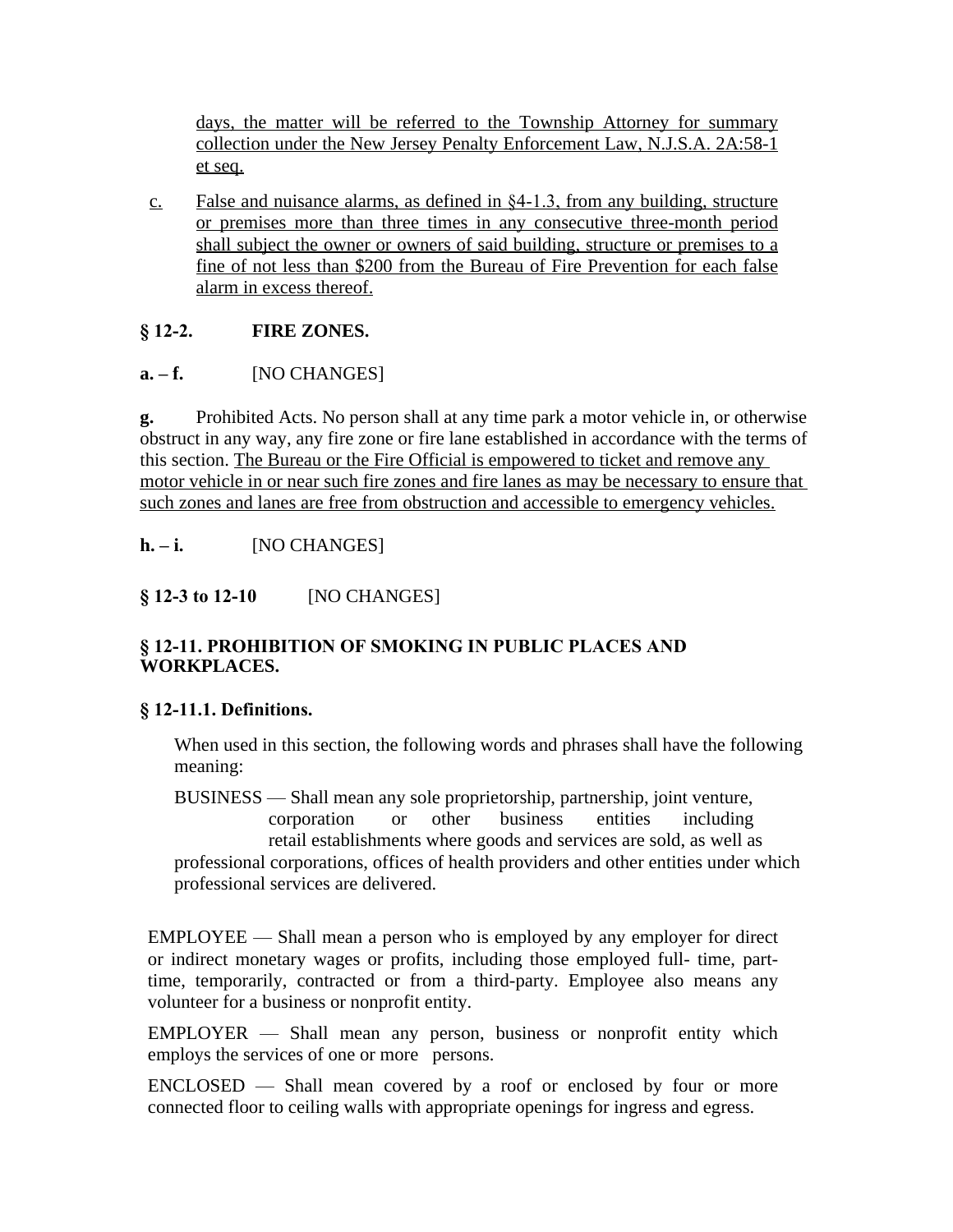FLOOR AREA, GROSS. The floor area within the inside perimeter of the exterior walls of the building under consideration, exclusive of vent shafts and courts, without deduction for corridors, stairways, ramps, closets, the thickness of interior walls, columns or other features. The floor area of a building, or portion thereof, not provided with surrounding exterior walls shall be the usable area under the horizontal projection of the roof or floor above. The gross floor area shall not include shafts with no openings or interior courts.

MALL — Shall mean any enclosed public walkway or hall area which serves to connect retail or professional establishments.

PLACE OF EMPLOYMENT — Shall mean any enclosed area under the control of an employer which employees frequent during the course of employment.

PUBLIC PLACE OR PUBLIC AREA — Shall mean any enclosed area to which the public is invited or to which the public is permitted.

SMOKING — Shall mean inhaling, exhaling, burning or carrying any lighted cigarette, cigar, pipe, weed, plant or other combustible substances in any manner or any form.

WORK AREA OR WORKPLACE — Shall mean any area of a place of employment enclosed by floor to ceiling walls in which two or more employees are assigned to perform work for an employer.

**§ 12-11.2 to -11.7** [NO CHANGES]

## **SECTION 2. Severability.**

If any section, subsection or paragraph of this ordinance be declared unconstitutional, invalid or inoperative, in whole or in part, by a court of competent jurisdiction, such chapter, section subchapter or paragraph shall to the extent that is not held unconstitutional, invalid or inoperative remain in full force and effect and shall not affect the remainder of this ordinance.

#### **SECTION 3. Repealer.**

All ordinances and resolutions, and parts of ordinances and resolutions which are inconsistent with provisions of this ordinance shall be, and are hereby, repealed to the extent of any such inconsistency.

## **SECTION 4. Effective Date.**

This ordinance shall take effect upon final adoption and publication in accordance with law.

# **LEGAL NOTICE**